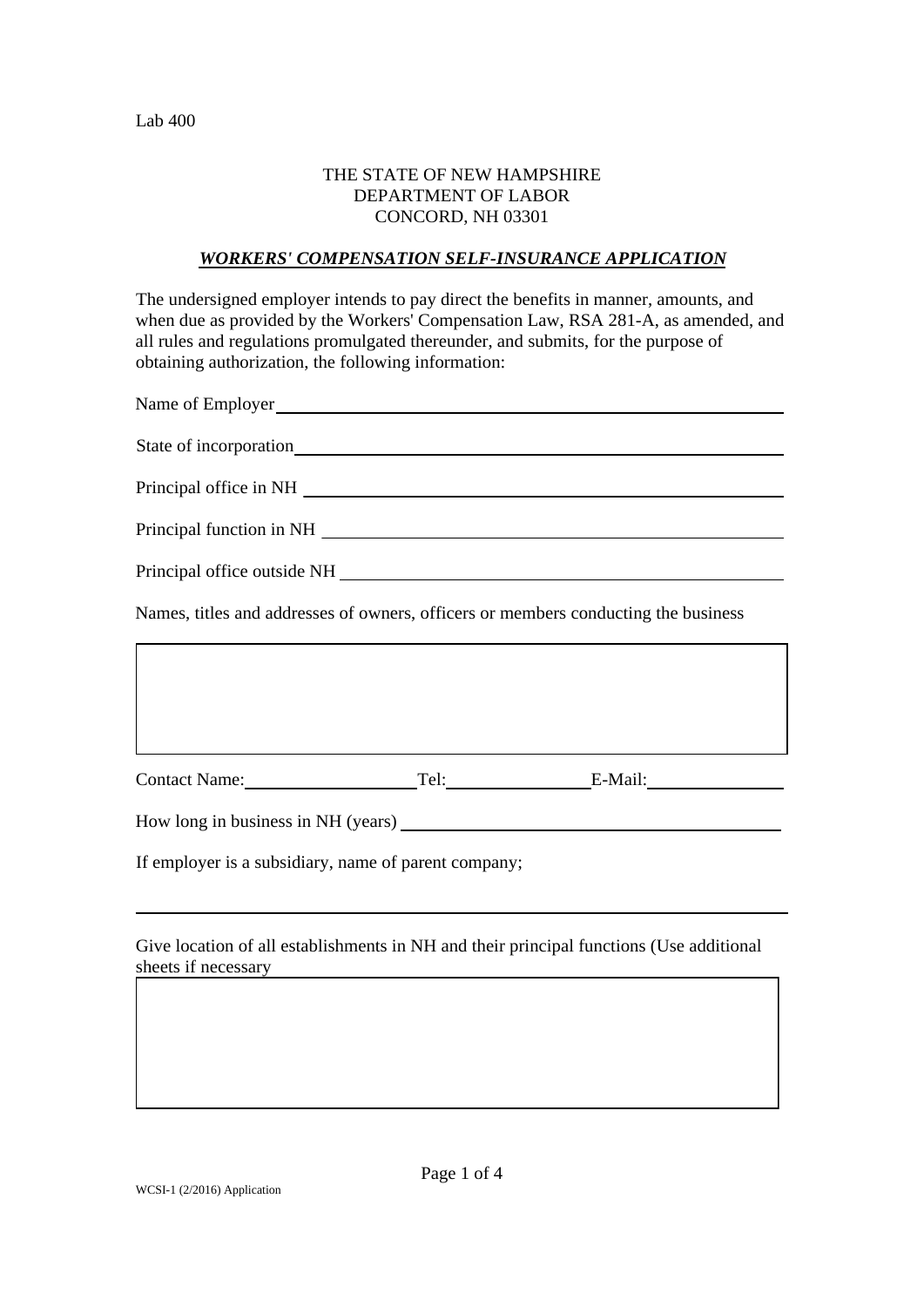Lab 400

## **Balance Sheet Data (Annual Report may be substituted in lieu thereof)**

# *ASSETS LIABILITIES*

| Cash<br><b>Accounts Receivable</b><br><b>Realty Encumbrances</b><br>Inventory<br><b>Real Estate</b><br>Machinery | <b>Accounts Payable</b><br>Notes Payable<br>Mortgages<br><b>Bonds</b><br>Capitol Stock<br>Surplus |
|------------------------------------------------------------------------------------------------------------------|---------------------------------------------------------------------------------------------------|
| <b>Furniture and Fixtures</b><br>Patent rights, Trademarks,<br>Copyrights<br>Goodwill                            |                                                                                                   |
| <b>TOTAL</b>                                                                                                     | <b>TOTAL</b>                                                                                      |

### *NEW HAMPSHIRE REALTY*

*LOCATION EQUITY* 

<u> 1980 - Johann Barbara, martxa amerikan personal (h. 1980).</u>

**(Use additional sheets if necessary)** 

| <b>Classification</b><br><b>Of Operation</b> | Code<br><b>Number</b> | Number of<br><b>Employees</b> | Last Year's<br><b>Payroll</b> | <b>Next Year's</b><br><b>Estimated Payroll</b> |
|----------------------------------------------|-----------------------|-------------------------------|-------------------------------|------------------------------------------------|
|                                              |                       |                               |                               |                                                |
|                                              |                       |                               |                               |                                                |
|                                              |                       |                               |                               |                                                |
|                                              |                       |                               |                               |                                                |
|                                              |                       |                               |                               |                                                |
| <b>TOTAL</b>                                 |                       |                               |                               |                                                |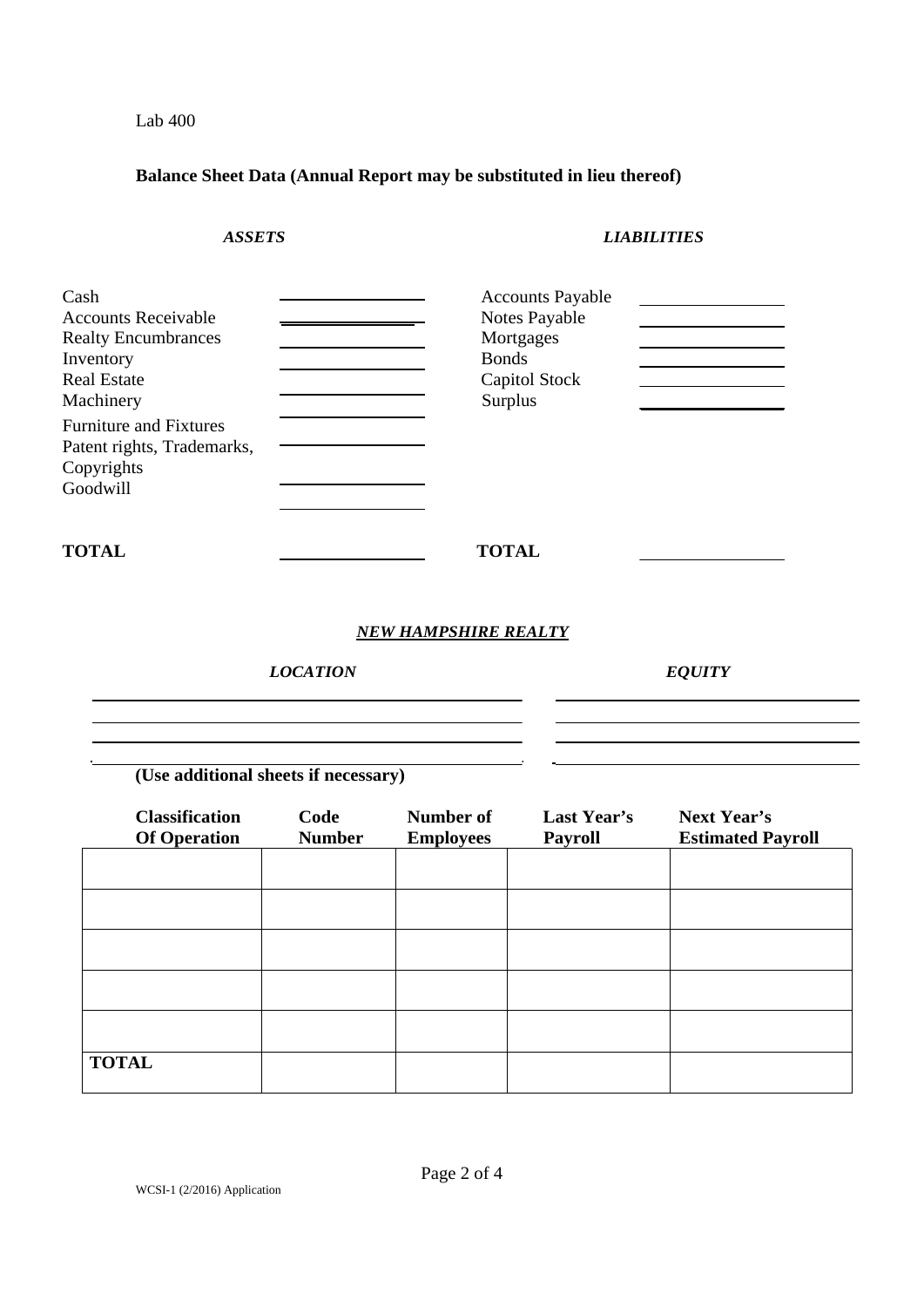# **GUARANTEE PROPOSAL**

| <b>TYPE</b>                       |              | <b>AMOUNT</b>                                                                                                                                                                                                                                                                                                       |
|-----------------------------------|--------------|---------------------------------------------------------------------------------------------------------------------------------------------------------------------------------------------------------------------------------------------------------------------------------------------------------------------|
| <b>Surety Bond</b>                |              | $\frac{1}{2}$ $\frac{1}{2}$ $\frac{1}{2}$ $\frac{1}{2}$ $\frac{1}{2}$ $\frac{1}{2}$ $\frac{1}{2}$ $\frac{1}{2}$ $\frac{1}{2}$ $\frac{1}{2}$ $\frac{1}{2}$ $\frac{1}{2}$ $\frac{1}{2}$ $\frac{1}{2}$ $\frac{1}{2}$ $\frac{1}{2}$ $\frac{1}{2}$ $\frac{1}{2}$ $\frac{1}{2}$ $\frac{1}{2}$ $\frac{1}{2}$ $\frac{1}{2}$ |
| Deposit of Cash                   |              | $\frac{1}{2}$ $\frac{1}{2}$ $\frac{1}{2}$ $\frac{1}{2}$ $\frac{1}{2}$ $\frac{1}{2}$ $\frac{1}{2}$ $\frac{1}{2}$ $\frac{1}{2}$ $\frac{1}{2}$ $\frac{1}{2}$ $\frac{1}{2}$ $\frac{1}{2}$ $\frac{1}{2}$ $\frac{1}{2}$ $\frac{1}{2}$ $\frac{1}{2}$ $\frac{1}{2}$ $\frac{1}{2}$ $\frac{1}{2}$ $\frac{1}{2}$ $\frac{1}{2}$ |
| Deposit of Securities             |              | $\sim$                                                                                                                                                                                                                                                                                                              |
| <b>Excess Insurance Per Loss</b>  |              | $\frac{1}{2}$ $\frac{1}{2}$ $\frac{1}{2}$ $\frac{1}{2}$ $\frac{1}{2}$ $\frac{1}{2}$ $\frac{1}{2}$ $\frac{1}{2}$ $\frac{1}{2}$ $\frac{1}{2}$ $\frac{1}{2}$ $\frac{1}{2}$ $\frac{1}{2}$ $\frac{1}{2}$ $\frac{1}{2}$ $\frac{1}{2}$ $\frac{1}{2}$ $\frac{1}{2}$ $\frac{1}{2}$ $\frac{1}{2}$ $\frac{1}{2}$ $\frac{1}{2}$ |
| <b>Aggregate Excess Insurance</b> | \$           |                                                                                                                                                                                                                                                                                                                     |
| <b>Parent Company Support</b>     |              | $\frac{1}{2}$ $\frac{1}{2}$ $\frac{1}{2}$ $\frac{1}{2}$ $\frac{1}{2}$ $\frac{1}{2}$ $\frac{1}{2}$ $\frac{1}{2}$ $\frac{1}{2}$ $\frac{1}{2}$ $\frac{1}{2}$ $\frac{1}{2}$ $\frac{1}{2}$ $\frac{1}{2}$ $\frac{1}{2}$ $\frac{1}{2}$ $\frac{1}{2}$ $\frac{1}{2}$ $\frac{1}{2}$ $\frac{1}{2}$ $\frac{1}{2}$ $\frac{1}{2}$ |
|                                   | <b>TOTAL</b> | $\sim$ $\sim$                                                                                                                                                                                                                                                                                                       |

Amount of risk retention;

Attaching point of excess insurance;

Do you maintain a dispensary or other first aid facility in each establishment?

If so, describe the equipment, personnel and service available;

If not, state what arrangements you have made to provide medical services to injured employees;